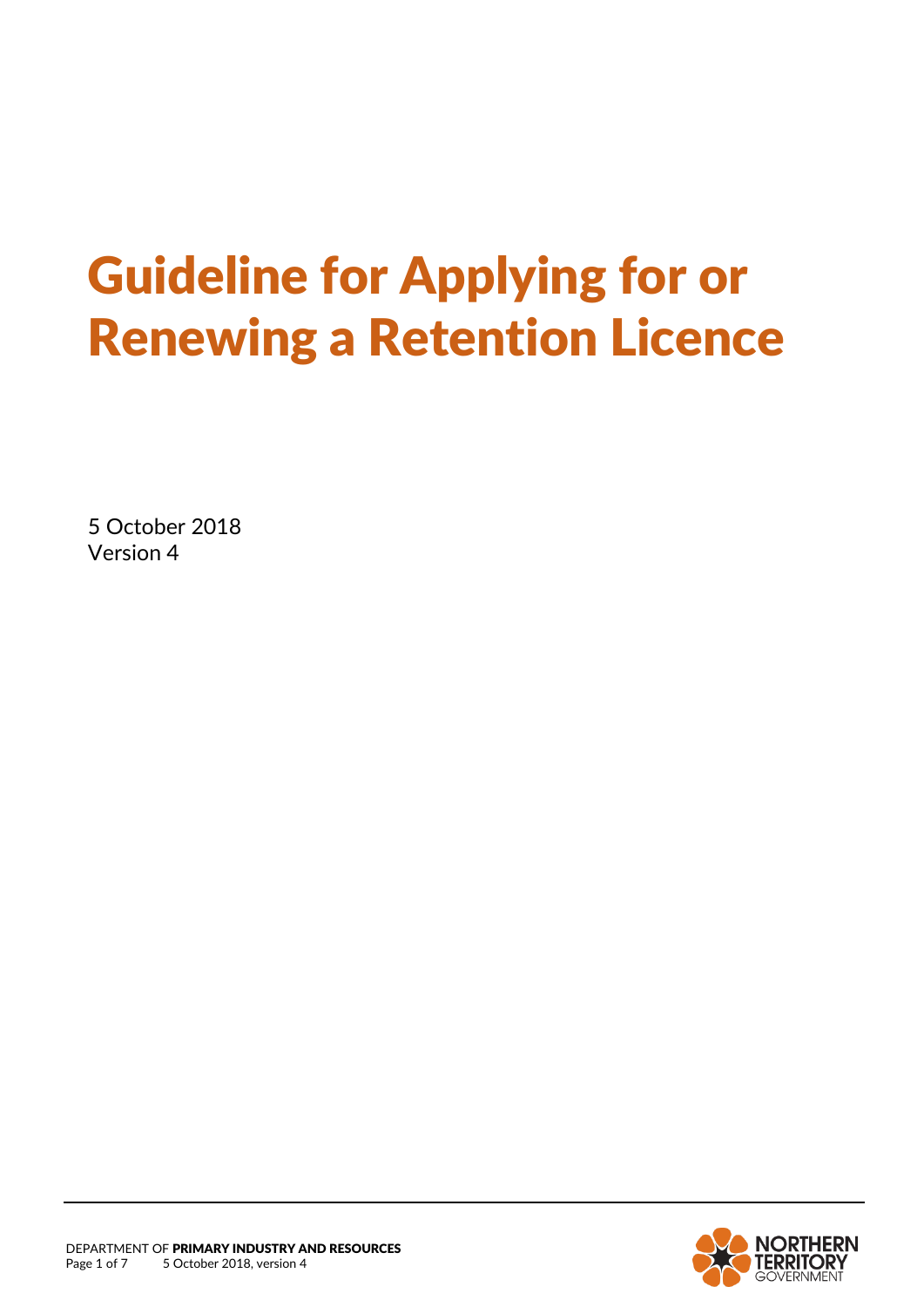| <b>Document details</b>                              |                                                            |                                  |  |  |
|------------------------------------------------------|------------------------------------------------------------|----------------------------------|--|--|
| <b>Document title</b>                                | Guideline for Applying for or Renewing a Retention Licence |                                  |  |  |
| <b>Contact details</b>                               | <b>Petroleum Operations</b><br><b>Energy Titles</b>        | (08) 8999 5388<br>(08) 8999 7112 |  |  |
| Date and version                                     | 5 October 2018<br>Version 4                                |                                  |  |  |
| <b>Approved by</b>                                   | Rod Applegate                                              |                                  |  |  |
| Date approved                                        | 14 January 2019                                            |                                  |  |  |
| <b>Document review</b><br>(for example,<br>annually) | Annually                                                   |                                  |  |  |

| <b>Change history</b> |                |                     |                       |  |  |
|-----------------------|----------------|---------------------|-----------------------|--|--|
| <b>Version</b>        | <b>Date</b>    | <b>Author</b>       | <b>Change details</b> |  |  |
| 1.0                   | 14 Dec 2017    | Mehrdad Rezazadeh   | <b>NA</b>             |  |  |
| 1.1                   | 9 April 2018   | Mehrdad Rezazadeh   | Update post review    |  |  |
| 2.0                   | 21 May 2018    | Mehrdad Rezazadeh   | Update post-review    |  |  |
| 3.0                   | 10 August 2018 | Christine Cakebread | Formatting            |  |  |
| 4.0                   | 5 October 2018 | Mehrdad Rezazadeh   | Update post-review    |  |  |

| <b>Acronyms</b><br>The following acronyms are used in this document |                                              |  |  |  |
|---------------------------------------------------------------------|----------------------------------------------|--|--|--|
| Department                                                          | Department of Primary Industry and Resources |  |  |  |
| <b>NPV</b>                                                          | Net Present Value                            |  |  |  |
| <b>IRR</b>                                                          | Internal rate of return                      |  |  |  |
| <b>VIR</b>                                                          | Value Investment Ratio                       |  |  |  |
| NTG                                                                 | Northern Territory Government                |  |  |  |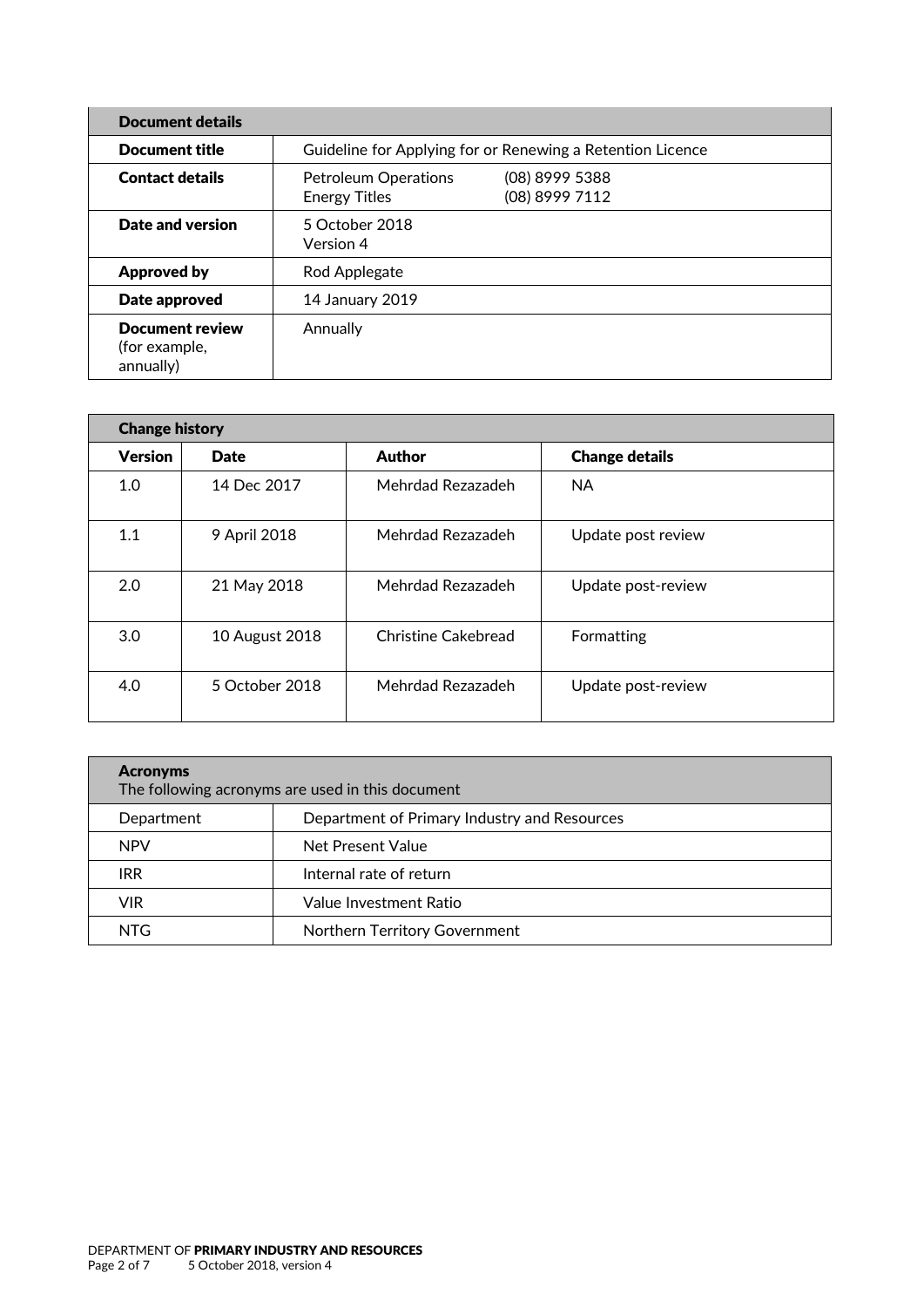### Contents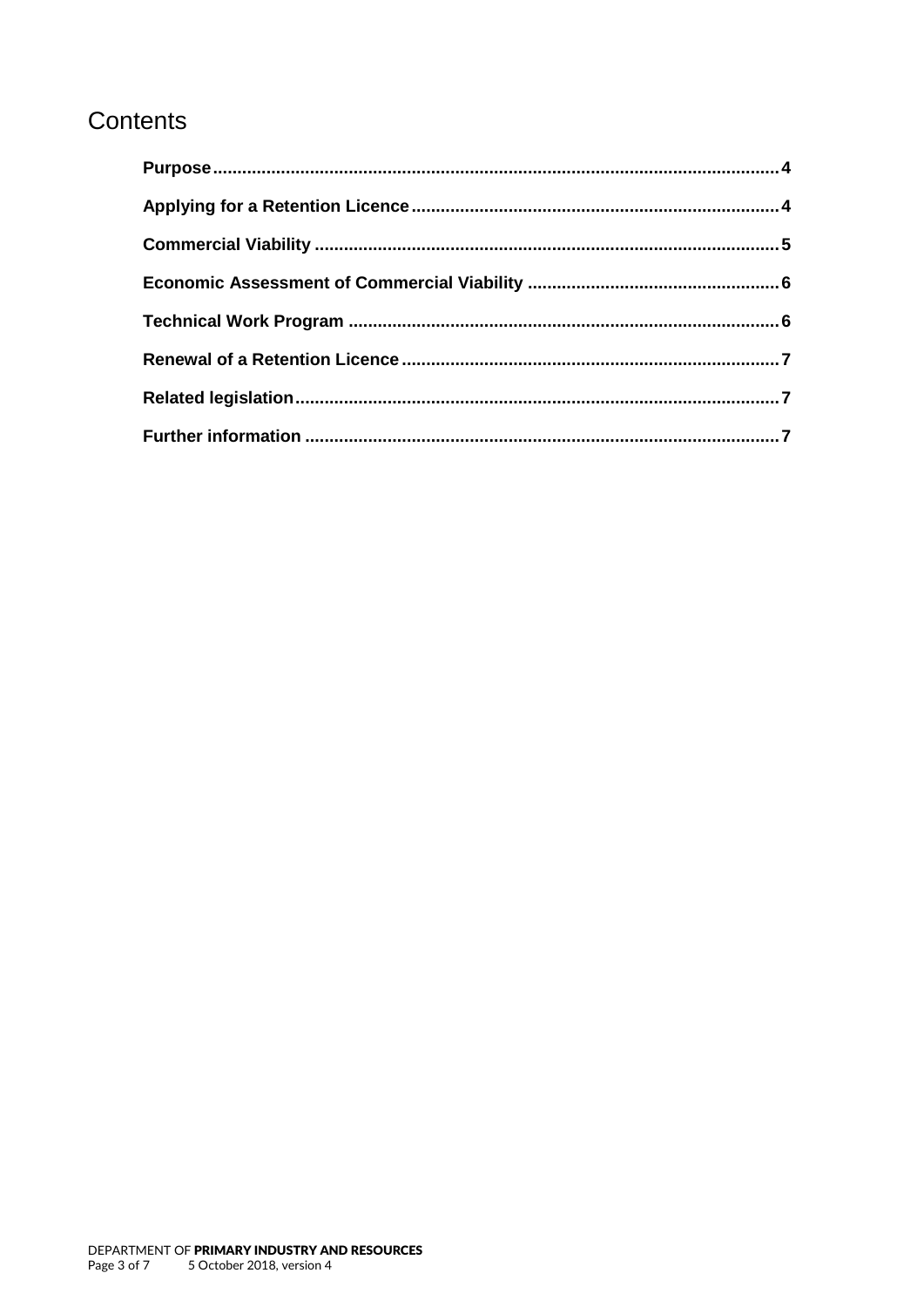#### <span id="page-3-0"></span>Purpose

This guideline aims to ensure that the Northern Territory Government (NTG) continues to assist oil and gas explorers to carry out effective exploration and to ultimately develop petroleum resources for the benefit of the Territory economy, while still meeting legislative requirements and providing transparency and accountability.

The guideline applies to all exploration permit or retention licence holders or their representatives who wish to apply for or renew a retention licence.

By following the requirements in this guideline you will ensure that your application is processed in a timely way with minimal disruption to you.

# <span id="page-3-1"></span>Applying for a Retention Licence

You can apply for the grant of a retention licence over a petroleum discovery that is not currently commercially viable, but is likely to be within 15 years.

You must have already reported the discovery to the department and established that it is potentially of a commercial quality and quantity.

A retention licence remains in force for five years and can be renewed for further periods of five years, if the resource still meets the non-commercial criteria.

You can apply for more than one retention licence over your exploration permit, however each licence area can only be a maximum of 12 blocks.

Your application should include the following information:

- name and address
- the number of blocks
- a map clearly showing the application area and the boundary of the existing exploration permit
- evidence that you are the permittee of the application area, that you have previously notified the department of the discovery, and that production is not currently commercially viable
- an analysis of the commercial viability of the prospective development including your assumptions, methodology and conclusions reached. The analysis should demonstrate that your assumptions and methodology are realistic and will lead to an outcome or a range of outcomes. Reasonable alternative assumptions should also be identified and assessed, and the department will determine whether there is reasonable grounds for adopting them.
- a technical work program for the exploration, appraisal and development of petroleum in the application area, including an economic appraisal of the resource for the period of the licence
- evidence of your technical and financial capacity to carry out the technical work program and to comply with the legislation
- the proposed sharing arrangements where the application is made by two or more parties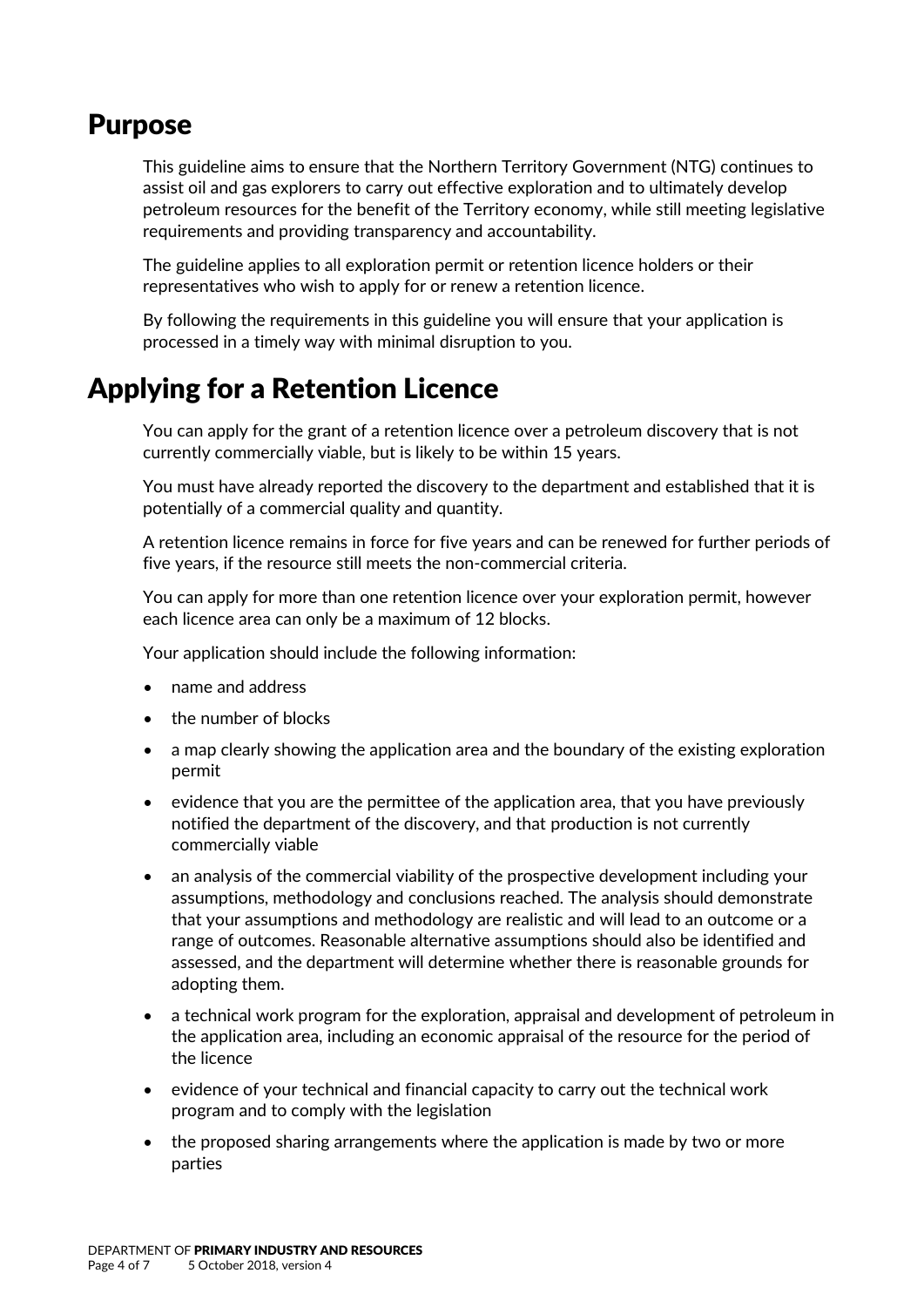- a statement detailing the reasons why you believe that an appraisal of the application area cannot be carried out during the remaining term of your exploration permit and why you have not applied for a production licence
- any other information you think will support your application.

Your application should also identify the circumstances in which the resource would become commercially viable and the likelihood that they will occur within the next 15 years. Evidence should be provided to substantiate that the change in circumstances will make the project viable. Include all relevant information including research and the development of technology.

## <span id="page-4-0"></span>Commercial Viability

A petroleum discovery that is potentially of a commercial quality and quantity means that the petroleum could be developed:

- given the existing knowledge of the field
- having regard to the prevailing market conditions
- using proven technology that is readily available

such that the economic parameters, such as net present value (NPV), internal rate of return (IRR) or value investment ratio (VIR), meet or exceed the minimum return for this type of project, as considered acceptable by a reasonable petroleum developer and investors or lenders to the industry (i.e. an acceptable net present value or rate of return or value investment ratio).

Existing knowledge of the field includes mapping and resource estimates at proved, probable and possible probability levels.

Your inability or unwillingness to acquire or apply readily available proven technology is not considered an adequate reason for claiming a discovery is not commercially viable.

Where commercial viability is dependent on a joint venture arrangement to develop the resource or an agreement to access facilities or technology, an inability to finalise the agreement may be considered a valid reason to claim lack of viability, where these factors are shown to impact the acceptable economic parameter.

Market factors, including market access, price and timing, may similarly impact the commercial viability of a discovery. The market for natural gas is often characterised by large, long term contracts, specifying particular rates, periods of supply and quality. A project may be considered unviable due to an inability to obtain a contract, in the prevailing market conditions, which adequately supports development. Also, the amount of the resource, even if substantial, may be insufficient to take advantage of any currently available market opportunities.

Favourable consideration will be given to your application if you can demonstrate that you have attempted in good faith to obtain gas supply contracts, for an otherwise commercially viable resource, but have been unsuccessful. You should provide evidence of your efforts to obtain a market for your gas and that the project is viable in the current market conditions in your application. Prior to doing this you should assess whether further defining the resource to demonstrate supply capability to potential buyers, would improve marketability.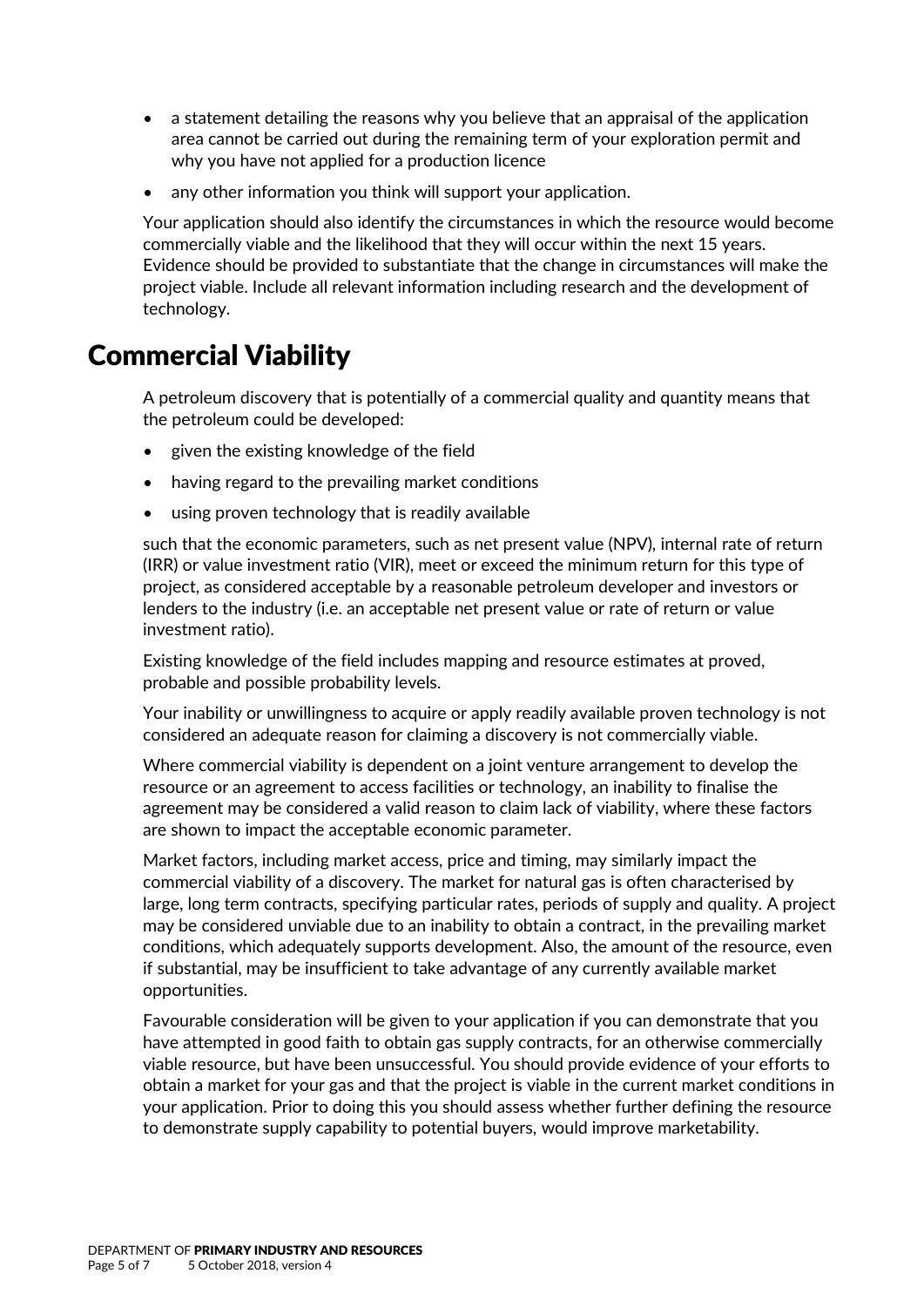# <span id="page-5-0"></span>Economic Assessment of Commercial Viability

An economic assessment of the commercial viability of your resource should include:

- estimated recoverable and in-situ resources (especially the 50% and 90% probability levels or other appropriate information) with more detail if these are critical to determining whether the criteria for viability are met
- estimated annual capital costs (including appraisal and production drilling, facilities costs etc.) if the project were to proceed
- estimated annual operating costs if the project were to proceed
- estimated annual production volumes, product prices and estimated annual revenues from sales of product if the project were to proceed
- estimated annual resource taxation payable (royalty etc.)
- inflation rates, exchange rates, depreciation and company tax provisions used in the financial analyses
- all numbers should be clearly identified as either in nominal or real dollars
- estimated pre- and post-company tax net present value (NPV) and internal rate of return (IRR) for the project and justification of the minimum (or hurdle) rates of return or other criteria used to assess commerciality, including whether they reflect the level of risk for such a project and the degree of confidence ('optimism' or 'pessimism') associated with the other assumptions
- where that the economic paramter is sufficient for the project to proceed under prevailing market conditions, evidence that there are other factors preventing commercial development of the discovery (e.g. market issues)
- identification of all relevant environmental and other factors that may impact on commerciality
- the treatment of secondary taxes (royalty and income tax) in the economic assessment
- any other matter that you consider is relevant to the current commercial viability of the development of the discovery.

You should ensure that the basis of any model and assumptions used to assess the commercial viability can be justified and, where relevant, ensure the impacts of reasonable alternative assumptions and methodologies on the conclusions are assessed.

# <span id="page-5-1"></span>Technical Work Program

As you are expected to actively pursue the commercial viability of a field, you need to include in your application details of your work program detailing your plans to do so, including the factors that are currently inhibiting the commercial development of the resource.

Your work plan may include:

- project feasibility reports
- reports of reviews of exploration data